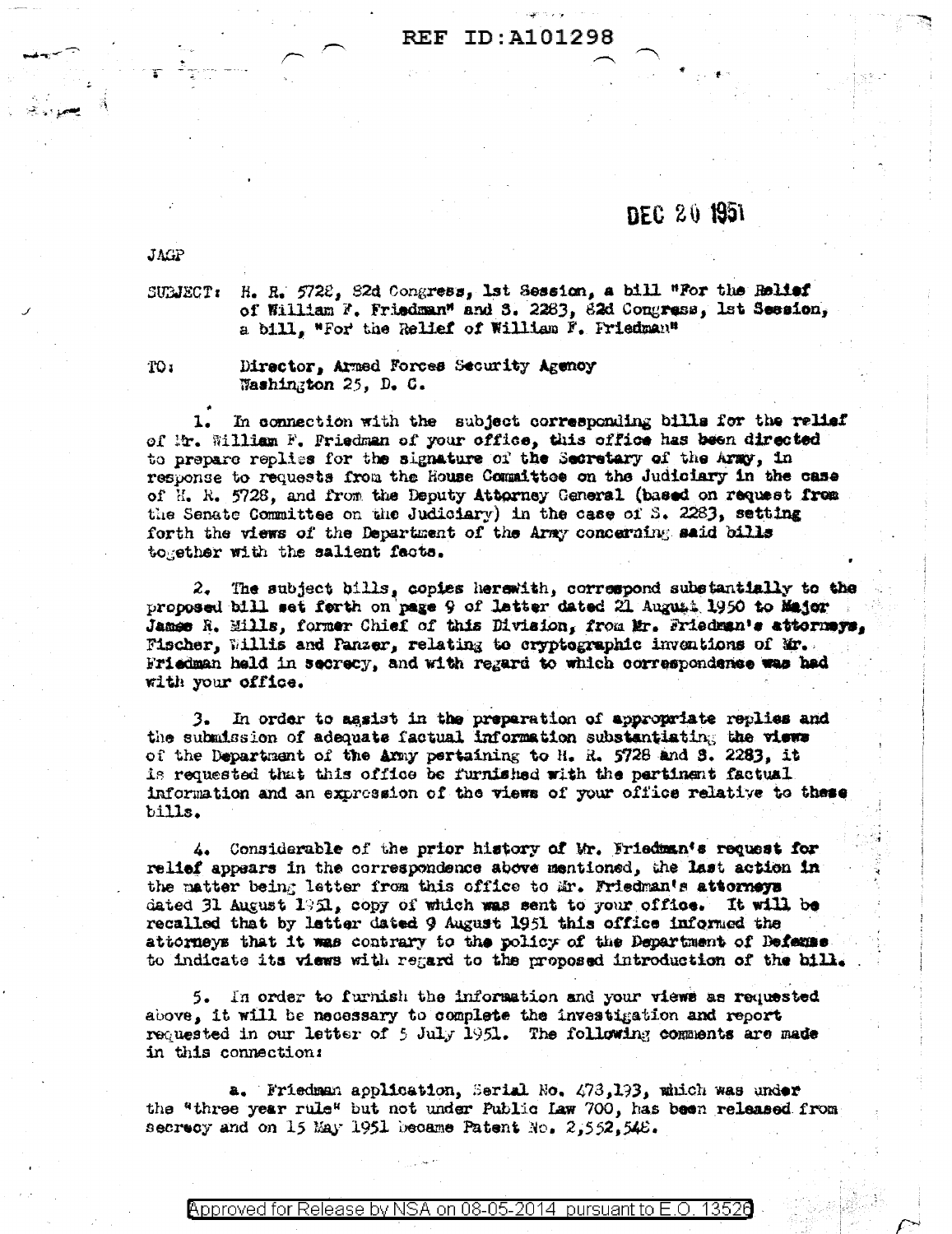#### **REF ID:A101298**

JAGP

SUBJECT: H. R. 5728, 82d Congress, 1st Session, a bill #For the Relief of William F. Friedman<sup>n</sup> and S. 2283, 82d Congress, 1st Session, a bill, "For the Relief of William F. Friedman"

The files of this office on this matter, which include the ъ. secrecy order and tender files referred to in paragraph 2 of letter from this office dated 5 July 1951, are available for your inspection. Of particular importance in this connection is the tender file pertaining to Friedman, Serial Mo.  $443,320$ , wherein among other things, there is discussed in the correspondence the question of the respective rights of the Government and Mr. Friedman in the invention of the application. This is particularly pertinent to the question of title referred to in subparagraph  $10(b)$  of our letter of 5 July 1951. With regard to this phase of the inventigation, special attention should be given to consideration of the agreement of 25 April 1936, referred to on page 5 of the letter of 21 August 1950 from Friedman's attorneys supra, whereby, it is stated, Friedman agreed that upon request of the Chief Signal Officer he would make a complete assignment to the United States of any invention thereafter made by him, that no such request had been made with respect to any of Friedman's inventions involved in the present situation, and that in all such inventions made by Friedman subsequent to 25 April 1936, Mr. Friedman has been allowed to retain rights under the provisions of AR 850-50 (now AR 325-20) to the same extent as in those inventions made prior to that date, except for the two highly classified inventions upon which patent applications were not filed. It is possible that the investigation might show that, as to certain of the Friedman inventions in question, assignment of the entire right, title and interest in the inventions should be obtainable from Friedman upon request by the Chief Signal Officer. If obtained, such assignment would eliminate all basis for the damage claim by Friedman due to secrecy order restrictions (Public Law 700), insofar as the particular inventions so assigned are concerned.

c. In connection with sub-paragraph  $10(a)$  of the letter of 5 July 1951, there should be furnished a complete statement of Er. Friedman's military (active duty) service and federal government civilian service, the military and civilian grades and positions (state full time or part time) held by him, his duties and salary in each such position, the date of his military retirement for disability and the pension per annum received by him since its award.

d. It is requested that your report include your views as to whether Mr. Friedman has any valid claim for damages under Public Law 700, and the reasons therefor.

6. This matter is of some urgency especially in view of the early reconvening of Congress on 3 January 1952. Interim replies have been made to the letters to the Secretary of the Army referred to in paragraph 1

 $\boldsymbol{z}$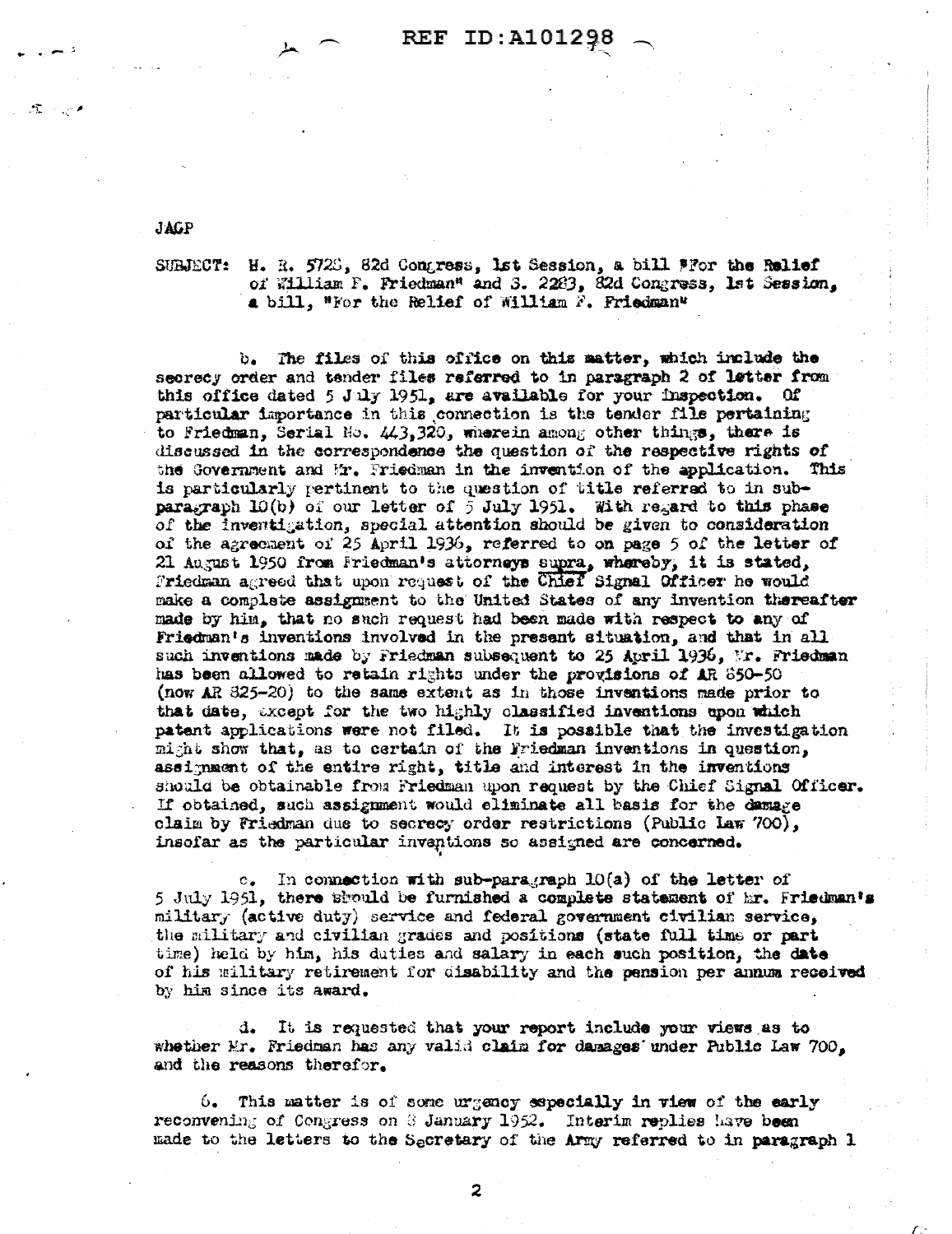### **REF ID: A101298**

JAGP

د من رونگا

SUBJECT:

H. R. 5728, 82d Congress, lat Session, a bill "For the Relief of William F. Friedman<sup>s</sup> and S. 2283, 82d Congress, 1st Session, a bill, "For the Relief of William F. Friedman"

above, stating that a full report with recommendations will be made promptly when all of the pertinent facts have been obtained. It is requested therefore that desired report from your office be furnished at the earliest practicable date.

FOR THE JULGE ADVOCATE GENERAL:

30000

WILLARD J. HODGES, JR. Lieutenant Colonel, JAGC Chief, Patents Division

2 Incls

1. Copy ii. R. 5728 2. Copy 3. 2283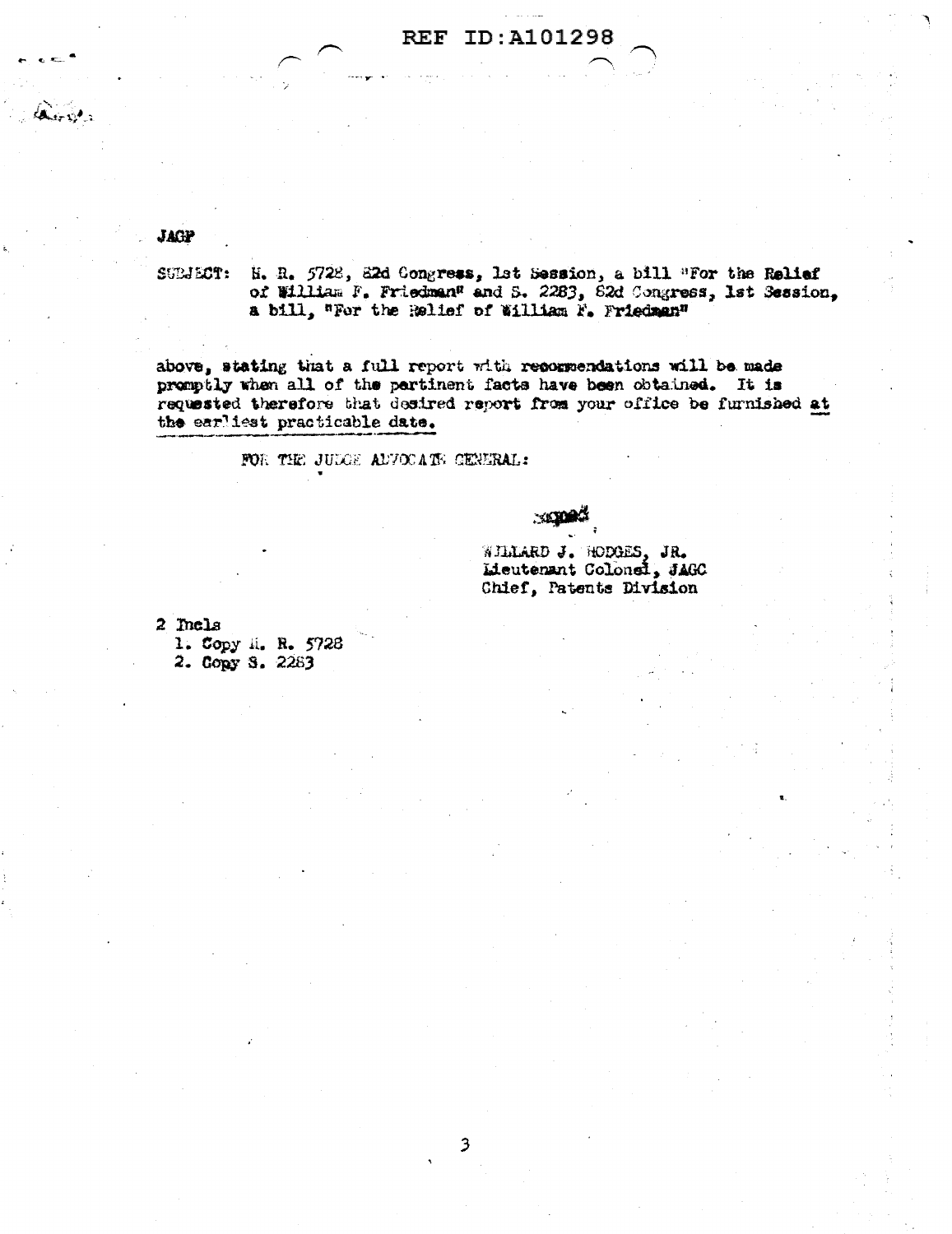# REF ID:A1012 **W""**

82D CONGRESS **S.2283**  1st Session 73 V

#### IN THE SENATE OF THE UNITED STATES

OCTOBER 17 (legislative day, OCTOBER 1), 1951  $\frac{8}{3}$  ). . Mr. MoRsE introduced the following bill; which was read twice and referred to the Committee on the Judiciary

# **A BILL**

For the relief of William F. Friedman.

1 **Be it enacted by the Senate and House of Representa-**<sup>2</sup> *tives of the United States of America in Congress assembled,* 3 That the Secretary of the Treasury is authorized and directed 4 to pay, out of any money in the Treasury not otherwise 5 appropriated, to William F. Friedman, the sum of \$100,QeO,  $6$  in full settlement for all rights with respect to his inventions 7 in connection with military, naval, and air communications g facilities, which are now or at any time have been placed 9 in secrecy status by the War Department, the Department 10 of the Army, or the Department of Defense, including but 11 not limited to all rights with respect to his inventions cov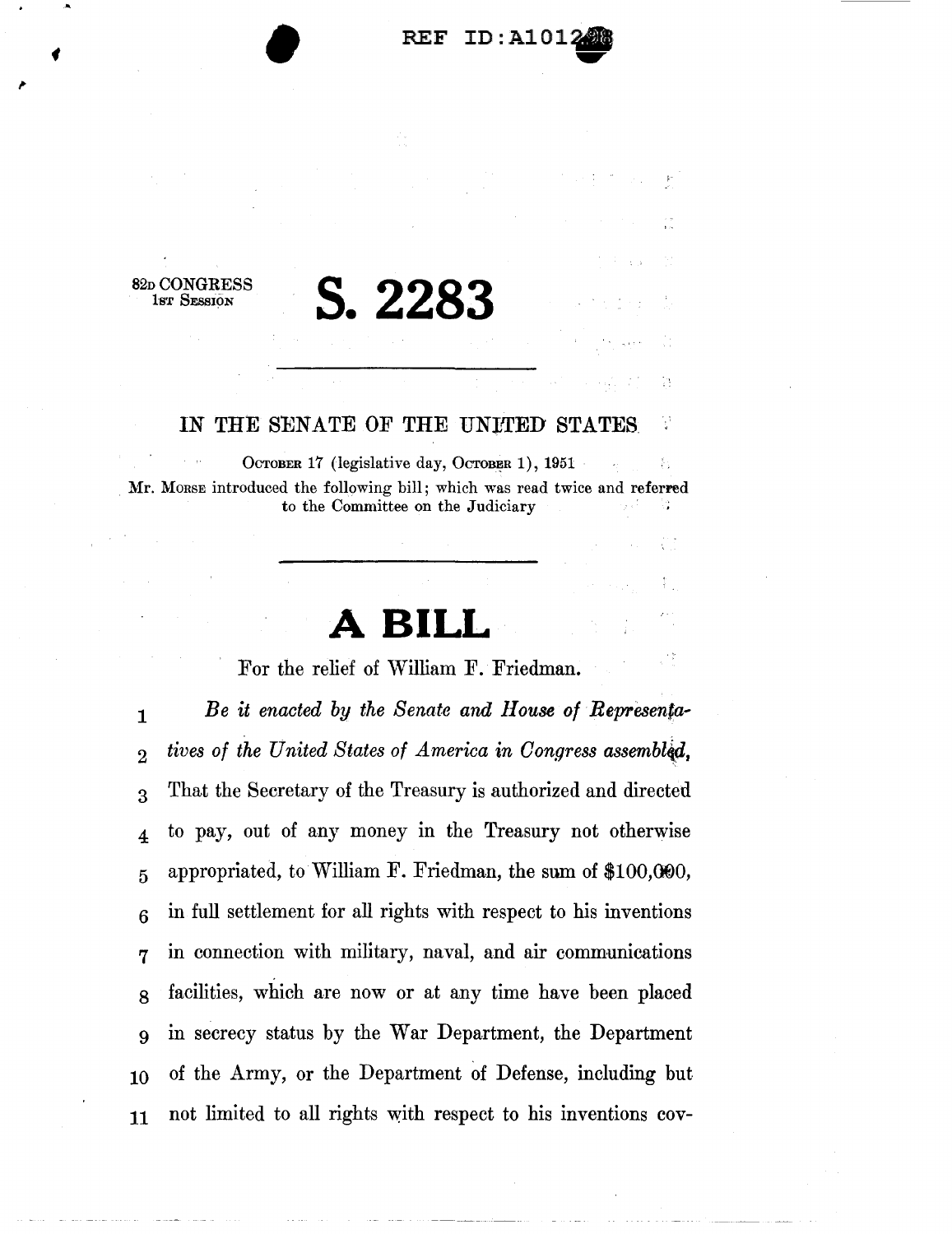**• REF ID:A101298** 

*2* 

1 ered by Patent Number 2,395,863, and by patent appli-2 cation serials 682,096, 107,244, 70,412, 443,320, 478,193, 3 and 549,086 and with respect to all inventions for which 4 patent applications have been withheld by the War Depart-5 ment, the Department of the Army, or the Department of 6 Defense in order to preserve secrecy: *Provided,* That no 7 part of the· amount appropriated in this Act in excess of 10 8 per centum thereof shall be paid or delivered to or received 9 by any agent or attorney on account of services rendered 10 in connection with this claim, and the same shall be unlawful, 11 any contract to the contrary notwithstanding. Any person 12 violating the provisions of this Act shall be deemed guilty  $13$  of a misdemeanor and upon conviction thereof shall be fined  $\sim \! \frac{14}{\pi}$  in any sum not exceeding \$1,000.

Lalindra con és Dadiga de la calla 

 $m$  is a finite set of  $\mathbb{R}^n$  , the set of  $\mathbb{R}^n$ 

 $\mathcal{L}(\mathcal{D}) = \mathcal{L}(\mathcal{D})$  , where  $\mathcal{L}(\mathcal{D}) = \mathcal{L}(\mathcal{D})$ 

Sepair mosai e radi ornin ni girishti in ning ng

er andre geskilde i Stadium i Stadium i Stadium i Stadium i Stadium i Stadium i Stadium i Stadium i Stadium i<br>Der stadium i Stadium i Stadium i Stadium i Stadium i Stadium i Stadium i Stadium i Stadium i Stadium i Stadiu

**我不能的这个人。** 

professional control of

 $\label{eq:2.1} \mathcal{L}(\mathcal{L}^{\mathcal{L}}_{\mathcal{L}}(\mathcal{L}^{\mathcal{L}}_{\mathcal{L}})) = \mathcal{L}(\mathcal{L}^{\mathcal{L}}_{\mathcal{L}}(\mathcal{L}^{\mathcal{L}}_{\mathcal{L}})) = \mathcal{L}(\mathcal{L}^{\mathcal{L}}_{\mathcal{L}}(\mathcal{L}^{\mathcal{L}}_{\mathcal{L}})) = \mathcal{L}(\mathcal{L}^{\mathcal{L}}_{\mathcal{L}}(\mathcal{L}^{\mathcal{L}}_{\mathcal{L}})) = \mathcal{L}(\mathcal{L}^{\mathcal{L}}$ 

 $\epsilon$  ,  $\epsilon_{\rm F}$  ,  $\epsilon_{\rm F}$  ,  $\epsilon_{\rm F}$  ,  $\epsilon_{\rm F}$  ,  $\epsilon_{\rm F}$